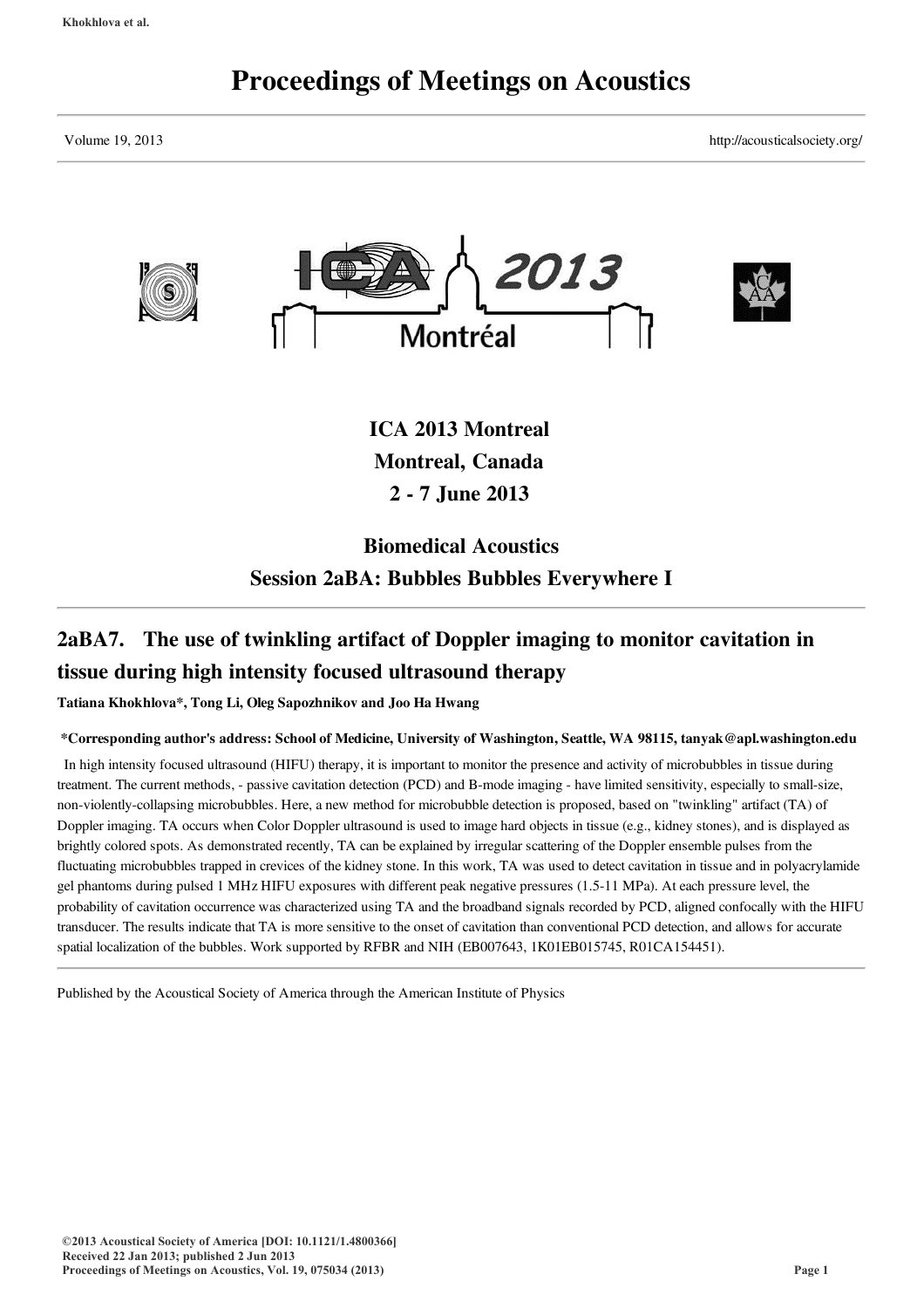#### **INTRODUCTION**

In many modern applications of ultrasound in medicine it is important to know whether microbubbles are present in tissue that is exposed to ultrasound. Those bubbles can be preexisting, artificially introduced for a specific application (*e.g.*, ultrasound contrast agents), or initiated by intense ultrasound. If the bubbles are present in the region of interest of tissue, they could strongly affect ultrasound imaging or therapy, because they are efficient acoustic scatterers, and can also behave violently, oscillating and collapsing and thus creating significant bioeffects in tissue. In particular, pulsed high intensity focused ultrasound (HIFU) exposures designed to promote the cavitation effects while minimizing the thermal effects, have been extensively used to enhance drug/gene delivery to tumors with and without the assistance of microbubbles.<sup>1-3</sup> However, although cavitation can be beneficial, it may cause undesired tissue damage if it is out of control.

Passive cavitation detection (PCD) is considered to be the most reliable, cost-effective and sensitive means of real-time cavitation detection method.<sup>4</sup> In that method, broadband emissions resulting from bubble collapses, are detected by a single-element focused hydrophone, aligned confocally with the HIFU transducer. However, this technique does not allow one to monitor the spatial distribution of the bubbles. Recently, a passive method for monitoring cavitation emissions with multi-element ultrasound arrays has been proposed.<sup>5</sup> However, the image reconstruction technique requires a large aperture transducer in order to achieve the reasonable image quality. Another widespread way of cavitation detection is B-mode imaging.<sup>6</sup> However, this method has limited sensitivity, especially to small-size and non-violently-collapsing microbubbles.

Here, we propose to use a so-called Twinkling Artifact (TA) of Doppler imaging for cavitation detection during HIFU treatment. The TA occurs when one uses Color Doppler ultrasound, which is usually employed to display moving blood, to image a kidney stone. The artifact appears in the images of calcifications in soft tissue, kidney stones or other hard concretions, and edges of the medical instruments. The TA is displayed as brightly colored spots on a black-and-white background of imaging area of tissue. The mechanism for the appearance of the TA during Doppler imaging of kidney stones was recently investigated.<sup>7</sup> It was demonstrated that strong evidence exists that irregular scattering of the Doppler ensemble pulses from the submicron-size fluctuating microbubbles, that are often trapped in cracks and crevices on solid objects, gives rise to the TA. Therefore, the TA can be used not only to detect hard concretions in tissue, but also to visualize bubbles that exist or appear in the bulk of soft tissue. Because the Doppler imaging is designed to detect scattering from weak scatterers (*viz*, red blood cells), it is likely to be very sensitive to the presence of small-size bubbles.

#### **MATERIALS AND METHODS**

A customized pre-clinical system VIFU-2000 (Alpinion US Inc, Kirkland, WA), was used for the pulsed HIFU exposures of polyacrylamide gel phantoms and *ex-vivo* bovine liver. The exposures were performed in a tank filled with degassed water. As shown in Fig.1a, the system included a 1.1-MHz HIFU transducer (64 mm aperture and radius of curvature) with a central circular opening of 38 mm in diameter. The transducer was powered by a computer-controlled combination of a power amplifier and a function generator. Before the experiments, the focal pressures produced by the transducer at different power levels were characterized by a fiber optic probe hydrophone (FOPH 2000; RP Acoustics, Leutenbach, Germany) in water. The peak negative pressures used in the studies were 4.6 MPa for the gel phantom and 11 MPa for the *ex-vivo* bovine liver samples. These pressure levels were chosen so that the probability of cavitation occurrence was over 50%, according to the preliminary measurements. A focused ring PCD (outer diameter 38 mm, inner diameter 33 mm), made of 70 µm PVDF film was built into the central opening of the HIFU transducer and positioned confocally with it. The signals received by the PCD were increased by 20 dB with an amplifier (Panametrics PR5072, Waltham, MA, USA) and then recorded by a digital oscilloscope at the sampling frequency of 50 MHz. The bandwidth of the PCD at  $-6$  dB level was  $2.3 - 8.8$  MHz. The gel phantoms containing 7% bovine serum albumin and *ex-vivo* tissue samples were sized to fit the sample holder, which was attached to a 3D positioning system.

For ultrasound imaging of the HIFU exposures, the Verasonics Ultrasound Engine (VUE, Verasonics, Redmond, WA) was used, with a clinical probe ATL/Philips HDI L7-4 (Bothell, WA). The probe was aligned with the axis of the HIFU transducer as shown in Fig.1. The imaging was performed in "flash" transmitting mode when all the array elements were excited simultaneously to emit a quasi-plane wave in the direction orthogonal to the radiating surface (zero degrees incident angle). Both B mode and Doppler mode were employed. In the Doppler mode the array elements were excited by a series of 14 identical pulses emitted with a pulse repetition frequency (PRF) of 30 kHz.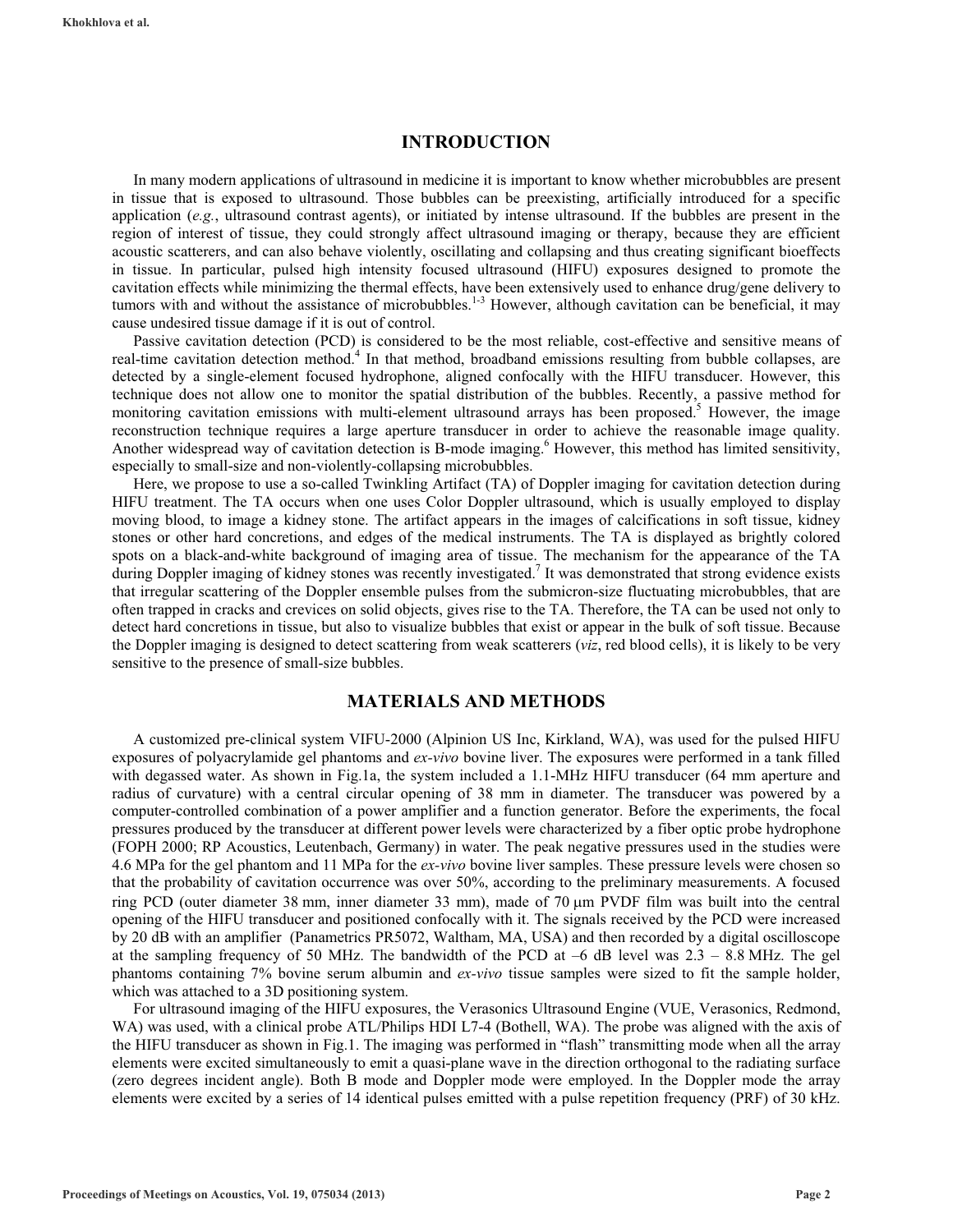The imaging system was triggered by the trailing edge of the HIFU pulse to acquire one Doppler image and one B-mode image. This triggering approach allowed to avoid the saturation of the receive channels by scattered HIFU waves. As in conventional ultrasound imagers, the scattered acoustic signals were received by the same array, digitized and then processed in MatLab by the VUE software.

For HIFU exposures, the samples were positioned so that the HIFU focus was 15 mm below the tissue surface. A series of twenty 100-microsecond pulses with 1 Hz PRF were delivered, and the PCD signals and ultrasound images were acquired for each pulse. The PCD signals were then filtered in the frequency domain using a combination of a notch filter (MATLAB function *lirnotch*, notch width 100 kHz), to filter out the harmonics of the HIFU wave, and a band-pass filter with 2.3-8.8 MHz band (MATLAB function *fir1*). The resulting signal, representing the broadband noise emitted by the collapsing bubbles, was then integrated in the frequency domain and used as a metric to quantify the cavitation activity and to verify the TA method.



**FIGURE 1.** (a) Schematic illustration of the experimental setup. (b) The combination of the band-pass and notch filters applied to the PCD signals in the frequency domain.



#### **RESULTS**

**FIGURE 2.** Ultrasound images (Doppler and B-mode) acquired during a single 20-pulse HIFU exposure of a polyacrylamide gel phantom after the  $1<sup>st</sup>$  HIFU pulse (a) and after the  $11<sup>th</sup>$  HIFU pulse (b). Cavitation noise level detected by the PCD during the exposure (c). Over the course of the exposure, the cavitation activity declined, and so did the brightness and the size of the TA. Note, that the brightness of the B-mode image did not change.

Figure 2 (a) and (b) shows an example of the two ultrasound images acquired after  $1<sup>st</sup>$  and  $11<sup>th</sup>$  HIFU pulses of a 20-pulse exposure of the polyacrylamide gel phantom. Cavitation was present in the focal region throughout the exposure, but according to the amplitude of the signal received by the PCD (Fig.2c), cavitation activity gradually